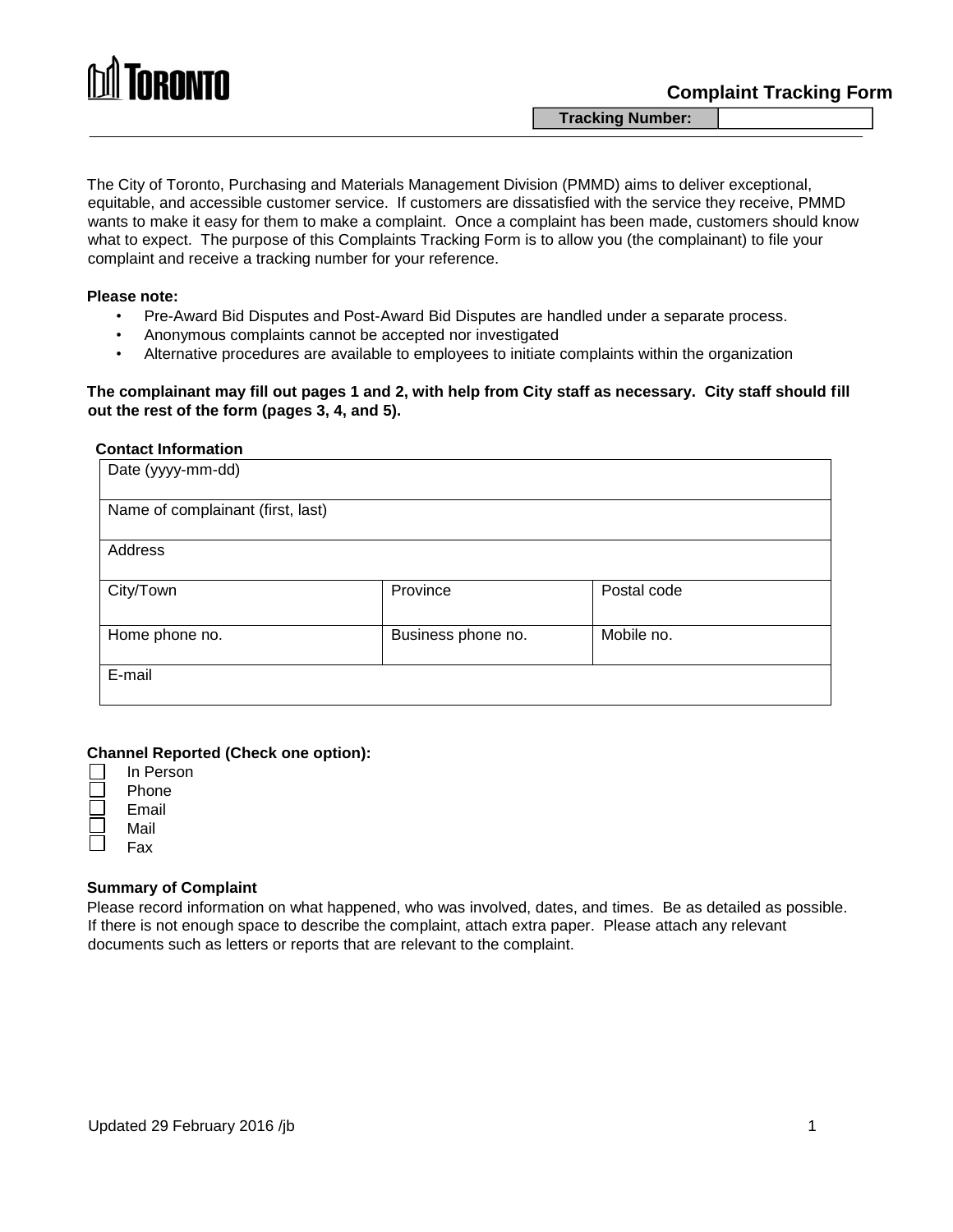

**Tracking Number:** 

| Details                                                                              |
|--------------------------------------------------------------------------------------|
|                                                                                      |
|                                                                                      |
|                                                                                      |
|                                                                                      |
|                                                                                      |
|                                                                                      |
|                                                                                      |
|                                                                                      |
|                                                                                      |
|                                                                                      |
|                                                                                      |
| Service area or location of problem                                                  |
|                                                                                      |
| Staff persons involved (if known and if applicable)                                  |
|                                                                                      |
|                                                                                      |
| List of enclosures (include copies of any documentation in support of the complaint) |

## **Complaint Type (check all that apply):**

| Timeliness, Quality or Standard of Service | <b>Staff Conduct</b> |  |
|--------------------------------------------|----------------------|--|
| <b>Access to Service</b>                   | Fees or Charges      |  |
| Other (please describe)                    |                      |  |

### **Desired Outcome (check all that apply):**

| Explanation                  | $\Box$ Apology (written/verbal) | $\Box$ Disciplinary action            |
|------------------------------|---------------------------------|---------------------------------------|
| Training/education for staff | $\Box$ Conciliation             | □ Counselling/Mediation/Other Support |
| $\Box$ Compensation          | $\Box$ Other (please describe)  |                                       |

## **Timeline**

The appropriate PMMD Manager responsible for responding to the complaint will notify you within 10 business days of receiving the complaint. If this is not possible, you will be contacted and given a reason why this timeline is being adjusted.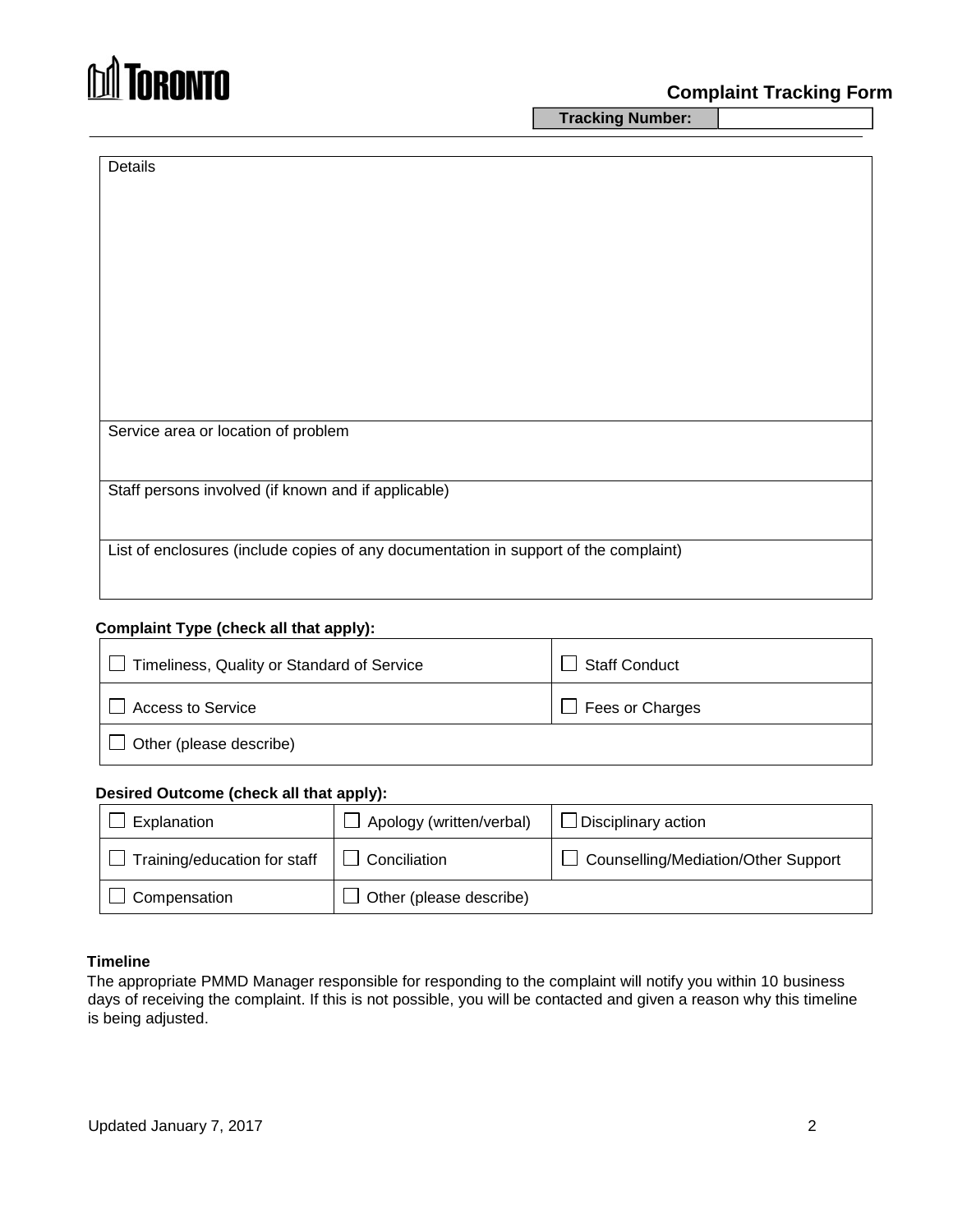

**Tracking Number:** 

#### **Assessment**

| <b>PMMD</b><br>Manager<br>Responsible<br>for<br>Responding<br>to<br>Complaint: | <b>PMMD Service</b><br>Area/Section: |  |
|--------------------------------------------------------------------------------|--------------------------------------|--|
| Email:                                                                         | Phone No.:                           |  |

#### **Complainants can be given a copy of pages 1 and 2. The rest of this form (pages 3, 4, and 5) should be completed by the City staff.**

#### **Notice of Collection**

The Purchasing and Materials Management Division collects personal information on this form under authority of the City of Toronto Act, 2006, s. 136(c) and the City of Toronto Municipal Code, Chapter 169, Article I, ss. 169-1, 169-2, and 169-4. The information you provide will be used to investigate the complaint and may be used for contact purposes. Questions about this collection can be directed to the Manager Corporate Purchasing Policy & Quality Assurance, 100 Queen Street West, 18th Floor, West Tower, Toronto, Ontario, M5H 2N2 or by telephone at 416-392-0387.

You may also contact the following two (2) PMMD management staff who will be available to answer questions about the complaints process.

| Jacquie Breen                                            | <b>Arthur Terashita</b>                    |
|----------------------------------------------------------|--------------------------------------------|
| Purchasing & Materials Management Division               | Purchasing & Materials Management Division |
| Manager, Corporate Purchasing Policy & Quality Assurance | Supervisor, Policy, Training & Technology  |
| 100 Queen Street West                                    | 100 Queen Street West                      |
| 18th Floor, West Tower                                   | 18th Floor, West Tower                     |
| Toronto, Ontario                                         | Toronto, Ontario                           |
| M5H 2N2                                                  | M <sub>5</sub> H 2N <sub>2</sub>           |
| Telephone: 392-0387                                      | Telephone: 392-1305                        |
| Email: jbreen@toronto.ca                                 | Email: aterashi@toronto.ca                 |

While investigating your complaint, in accordance with the Municipal Freedom of Information and Protection of Privacy Act (MFIPPA), the City of Toronto will only disclose your personal information to staff who require the information to perform the investigation and will not be shared with the person who is the subject of your complaint (if applicable). Your personal information will not be shared with anyone else unless you provide written consent for such sharing or where the City is compelled by law to do so.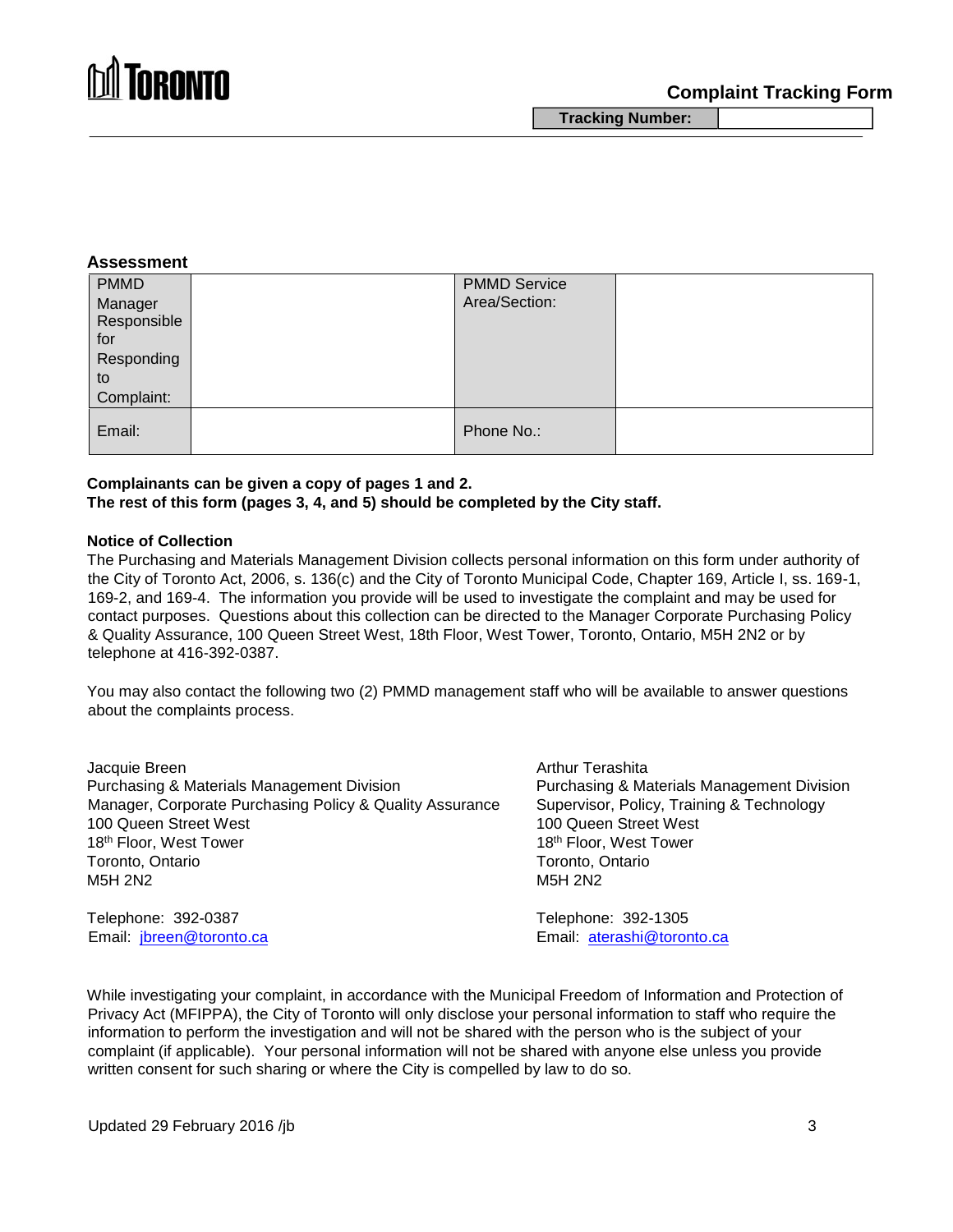

**Tracking Number:** 

## **Assessment (if owner of complaint is not PMMD)**

| Complaint<br>Owner: | Program Area: |  |
|---------------------|---------------|--|
| Email:              | Phone no.:    |  |

Note: contact information of the complaint owner should be filled out whether or not the complaint is transferred.

 $\Box$  Was the complaint transferred to another area? If yes, check the box, explain why the transfer was made, fill out the contact details of the complaint owner, and send a copy of pages 1 and 2 to the complaint owner.

| Reason for transfer (if applicable): |  |
|--------------------------------------|--|
|--------------------------------------|--|

 $\Box$  Is the complaint misclassified (e.g., it is actually feedback, or a compliment, etc.)? If yes, check the box and notify the complainant. Date of notification (yyyy-mm-dd): \_\_\_\_\_\_\_\_\_\_\_\_\_\_\_\_\_\_\_\_\_\_\_\_\_\_\_\_\_\_\_\_\_\_\_\_\_\_\_\_\_\_\_

| $\Box$ Is the complaint a duplicate? If yes, check the box, and notify the complainant. |
|-----------------------------------------------------------------------------------------|
| Date of notification (yyyy-mm-dd):                                                      |

 $\Box$  Is more detailed information required from the complainant? If yes, check the box and contact the complainant to request the necessary information. Date of info request (yyyy-mm-dd):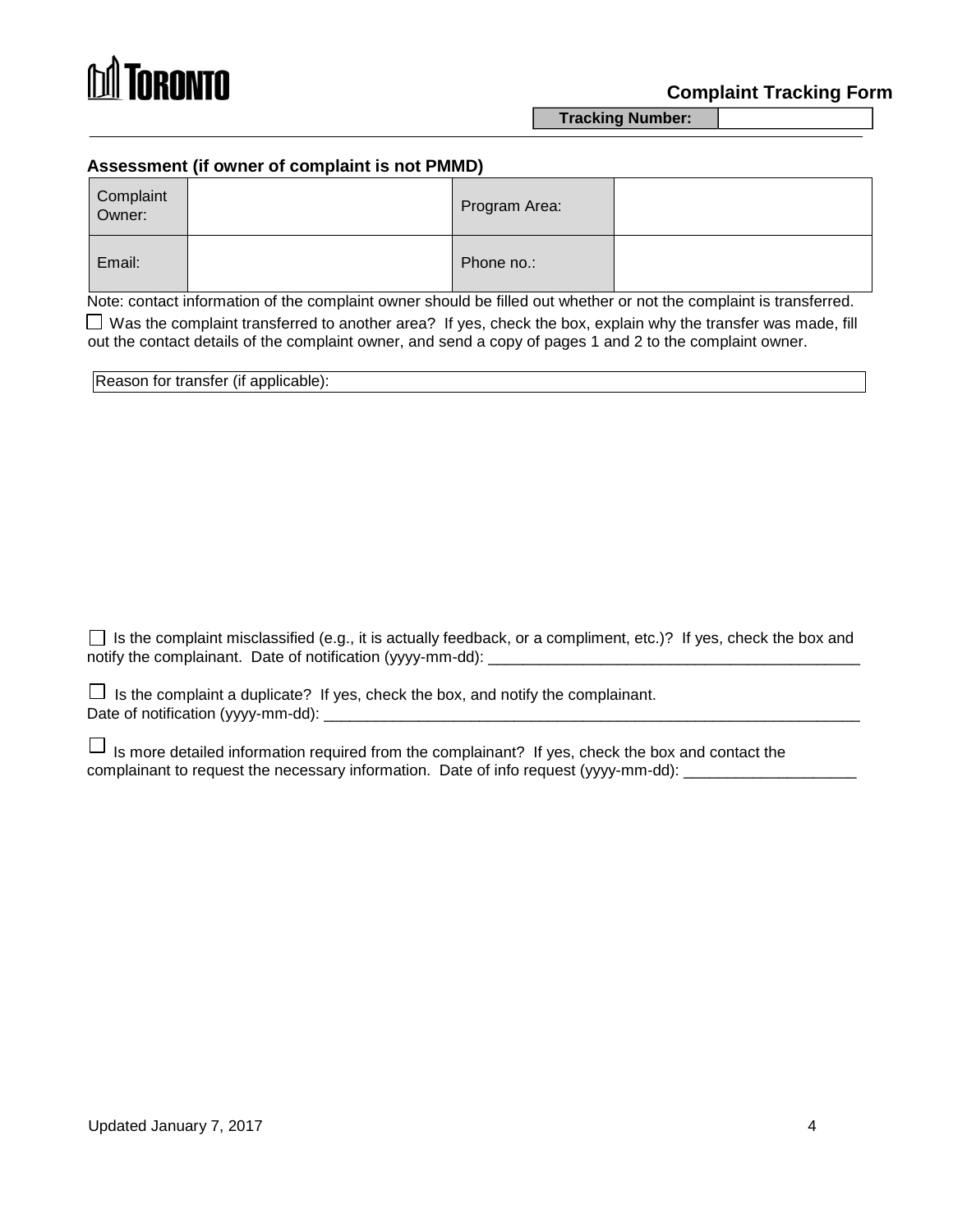

**Tracking Number:** 

## **Details of Initial Internal Investigation**

Notify complainant with service standards and process details. Date of notification (yyyy-mm-dd): \_\_\_\_\_\_

#### **Investigation Notes**

Date (yyyy-mm-dd):

**Outcome of Initial Internal Investigation, including steps for resolution** 

| Person to Complete | Target Date for Resolution |  |
|--------------------|----------------------------|--|
| Outcome: PMMD      | (within 10 business days   |  |
| Manager            | from time complaint        |  |
| Responsible for    | received in PMMD) (yyyy-   |  |
| Responding to      | $mm$ -dd $)$ :             |  |
| Complaint:         |                            |  |

Upon completion of this form to this point, send notification of the outcome to the complainant.

Date of Notification (yyyy-mm-dd):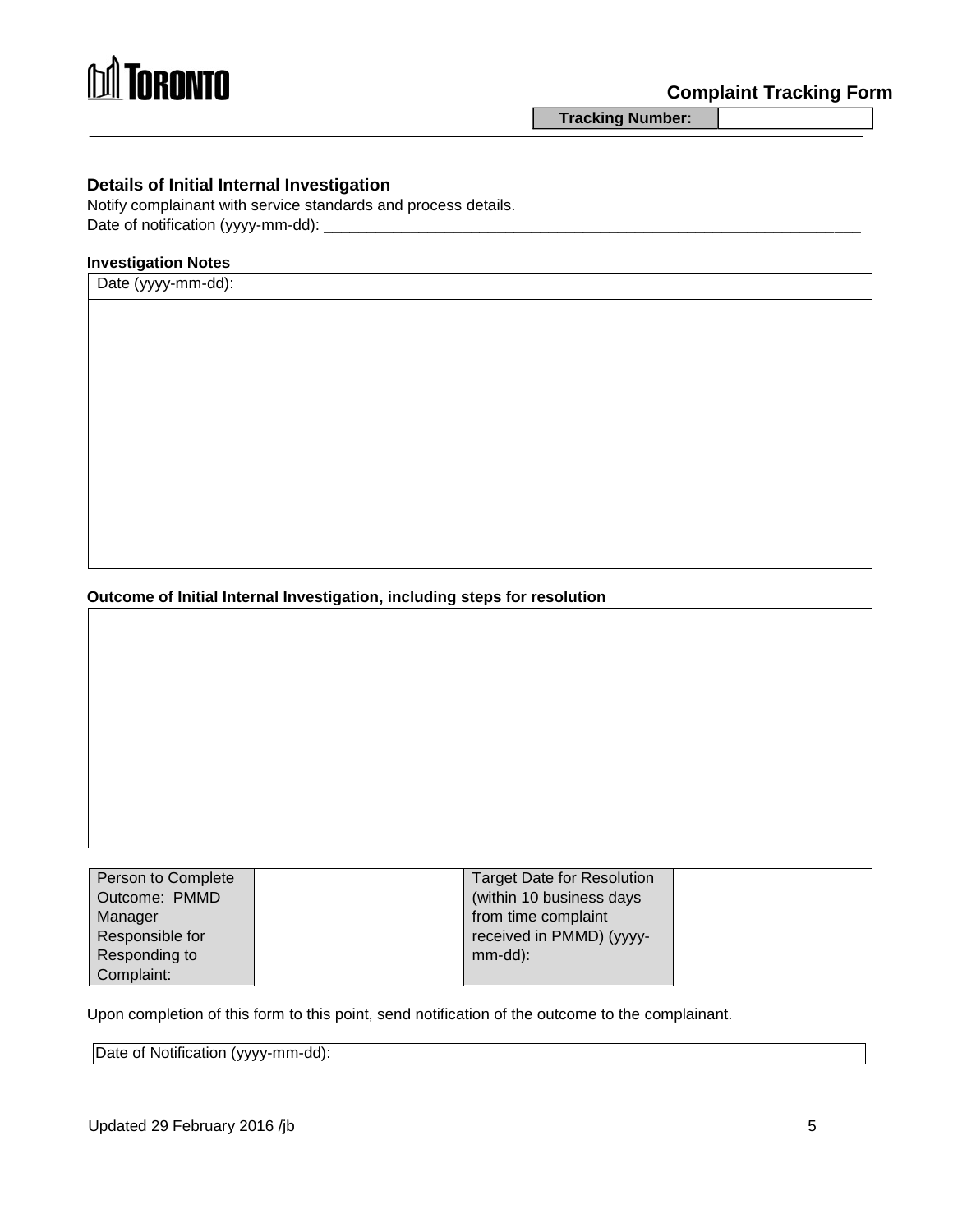

**Tracking Number:** 

## **Details of Escalated Internal Investigation**

Notify complainant with service standards and process details. Date of notification (yyyy-mm-dd):

| Director,<br>PMMD: | <b>PMMD Service</b><br>Area: |  |
|--------------------|------------------------------|--|
| Email:             | Phone no.:                   |  |

## **Reason for Escalated Internal Investigation**

Please use the space below to explain why the Complainant did not accept the outcome of the Initial Internal Investigation of their complaint and therefore why they are now asking City staff to reinvestigate the matter.

## **Investigation Notes**

Date (yyyy-mm-dd):

**Outcome of Escalated Internal Investigation, including steps for resolution**